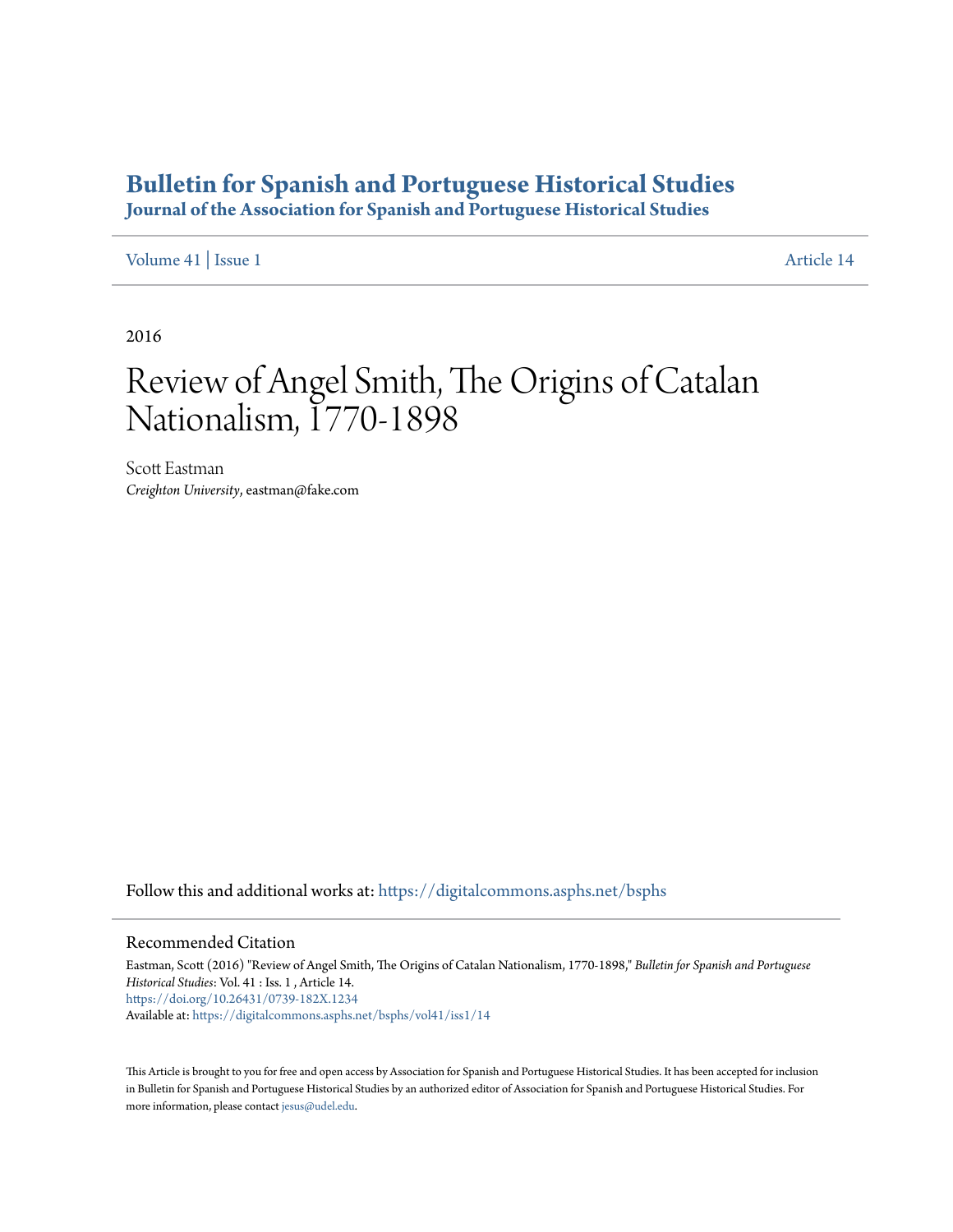## **Smith, Angel.** *The Origins of Catalan Nationalism, 1770–1898***. Basingstoke: Palgrave Macmillan, 2014. viii + 304 pp.**

This timely book, published just a year before the Catalan Parliament voted to begin a political separation from Spain, offers a constructivist perspective on identity formation. As such, it is a welcome addition to a literature that too often upholds a version of historicist teleology that is found even in the work of noted scholars like Jaume Vicens Vives. Smith plainly states that "there was no inevitability" in the process of constructing Catalan national identity (92). In a stroke, the book adds another nail in the coffin of modernization theory and undermines Marxist orthodoxy that emphasizes the role of the bourgeoisie. Smith adroitly cautions against anachronistic interpretations—in the first chapter, he insists that we not view early nineteenth–century actors through the lens of subsequent historical developments, specifically the rise of modern Catalanism (*catalanitat*) between the 1860s and 1880s (37). Thus the term regionalism, or provincialism, is used to describe Catalan sentiment expounded during the Enlightenment and the first half of the nineteenth century, rather than nationalism. How representations of a unique people and culture, from religious iconography to patriotic poetry, turned into a galvanizing national identity is the central issue explored by Smith.

At the end of the eighteenth century, Catalonia was home to 8.5% of the inhabitants of the Spanish Monarchy, but it contributed a far greater percentage to the economy relative to its share of the population. It also urbanized at a much more rapid rate than the rest of the country, with only about a third of its residents engaged in agriculture by the 1870s. Likewise, Catalonia today has 7.5 million residents, about 16% of Spain's overall population, who contribute 19% of the nation's overall economic output. And fewer work in agriculture than the overall average—2.2% compared with approximately 3% for the entire nation. The region obviously has been, and still is, an economic engine. Contrary to what some might believe, people showed pride in their Spanish and Catalan heritage, exhibiting what Josep Fradera describes as dual patriotism, throughout the period studied. For instance, Catalan business interests adopted a "protectionist–cum–nationalist discourse" in advocating for tariffs by the mid–nineteenth century (60).

Smith identifies three key ingredients of Catalanism—grievances, laws, and the lore and legend of the medieval past. Marginalization of the peripheral regions of Spain took many forms, including civil service exams held only in Madrid. In the late eighteenth century, and again from the 1830s through the 1860s, Catalans held few posts in the central government, and even fewer were named as government ministers. Commemorations, such as the *Dos de Mayo* celebration, and symbols like the flag also seemed to eschew the north and myopically focus on Castilian origins of the nation. In addition, Smith makes the claim that intellectuals by and large looked to Castilian roots for a representative tradition in the early nineteenth century. Thus they were able to argue that convoking the Cortes meshed with centuries of tradition and did not symbolize a rupture with the past. Yet Smith does not highlight the fact that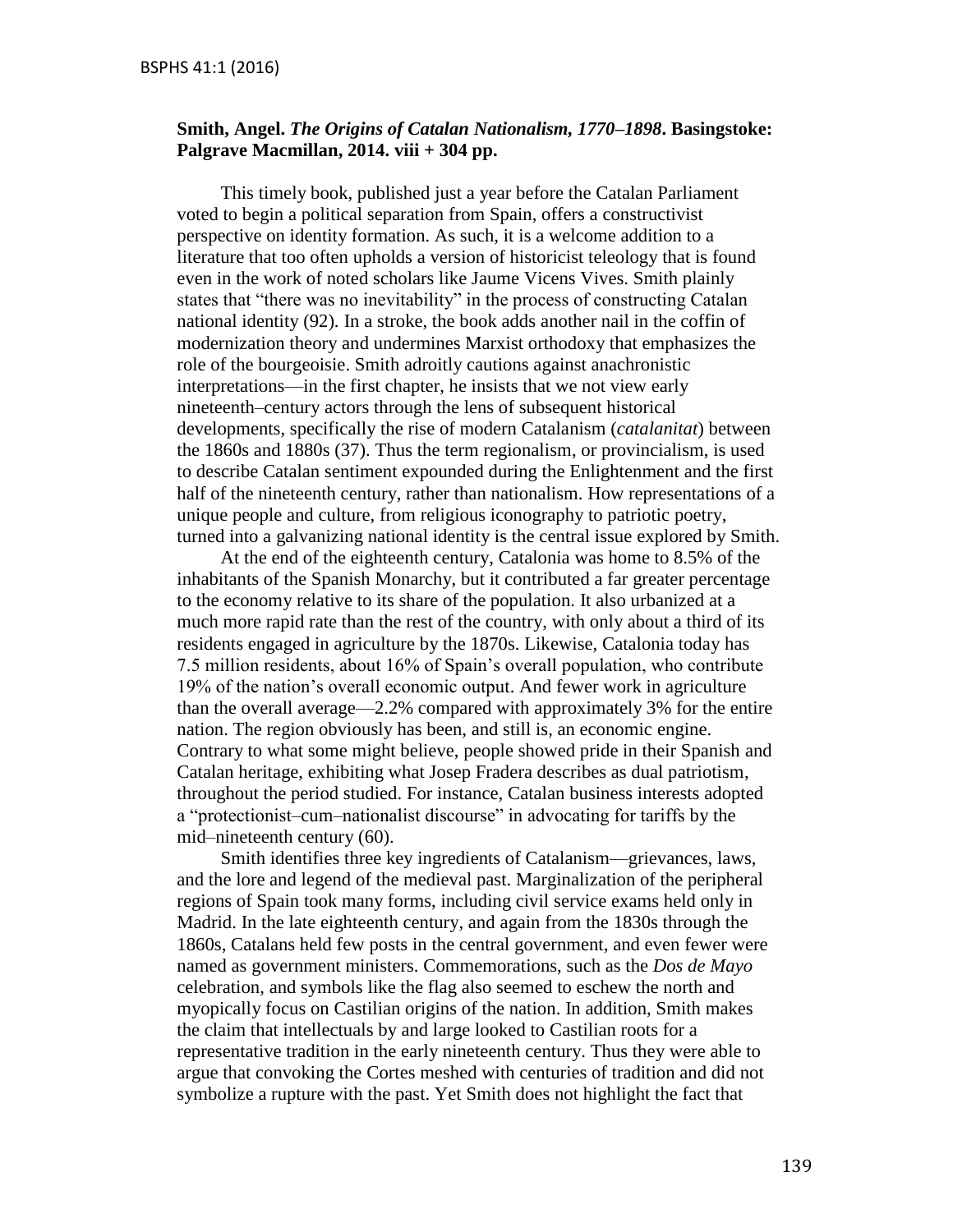many thinkers, including clerics at the time, also looked to the Cortes of Aragón as a foundation for a future liberal government and did not hearken exclusively to Castilian history. Regardless of the historical precedent, most of the liberals who came together in Cádiz to write the first Hispanic constitution in 1812 advocated for a centralized government with a uniform legal system rather than the heterogeneous alternative.

Separate law codes certainly had divided the kingdoms of Castile and Aragón until Philip V revoked Catalan foral privileges in the aftermath of the War of the Spanish Succession in the early eighteenth century. Furthermore, early feudal charters, notably the *Usatges*, continue to be oft–cited examples from the Middle Ages of a seemingly timeless tradition of Catalan democracy. Contemporary Catalan politicians even hearken back to the Assemblies of Peace and Truth (Pau i Treva), efforts to curb religious violence between Saturday evenings and Monday mornings in the tumultuous eleventh century, as other signs that Catalans have been at the vanguard of political modernization for close to a millennium. This is precisely the nexus at which folklore and myth meshed with nineteenth–century Romanticism to form an anachronistic nationalist discourse. Nostalgia also added fuel to the emerging push toward decentralization, supported by some on the right, including Carlists, and by intellectuals on the left who began to advocate for a kind of federal republicanism.

Smith emphasizes language and culture as central components of Catalan identity as well. A codified Catalan grammar first appeared in 1815, the same period in which other peripheral nations–in–the–making were establishing linguistic traditions (for example, the first Ukrainian grammar was published in 1819). Simultaneously, many elites associated Castilian with high culture and relegated Catalan, a language some compared to Provençal, to the world of comedy, satire, and burlesque. This dovetails with the analysis of Eugen Weber, who describes French as the language of respect and prestige, especially as contrasted with patois, in nineteenth–century France. According to Smith, schools essentially had stopped teaching Catalan by the 1830s. In 1841, the poet Joaquim Rubió i Ors lamented that some of his fellow Catalans were embarrassed to speak their mother tongue, a language one Catalan intellectual had even described as vulgar. The Church played a role in advocating for the use of Castilian by publishing a bilingual catechism and decreeing that all correspondence be written in Castilian or Latin, and business leaders predominately used Castilian through the end of the century. Despite this, Catalan continued to be spoken by the majority in French and Spanish Catalan regions, including Roussillon, and became the only language used in the renowned medieval poetry competition, called the Jocs Florals, that was revived in 1859.

What pushed Catalans from embracing a fluid, pluralistic cultural identity toward advancing the ideal of national sovereignty, words that seldom had been used during the flowering of Catalonia's *renaixença*, or renaissance? First, Spanish paranoia and intransigence, especially during the extended years of martial law in Barcelona between 1844 and 1858, played an important role.